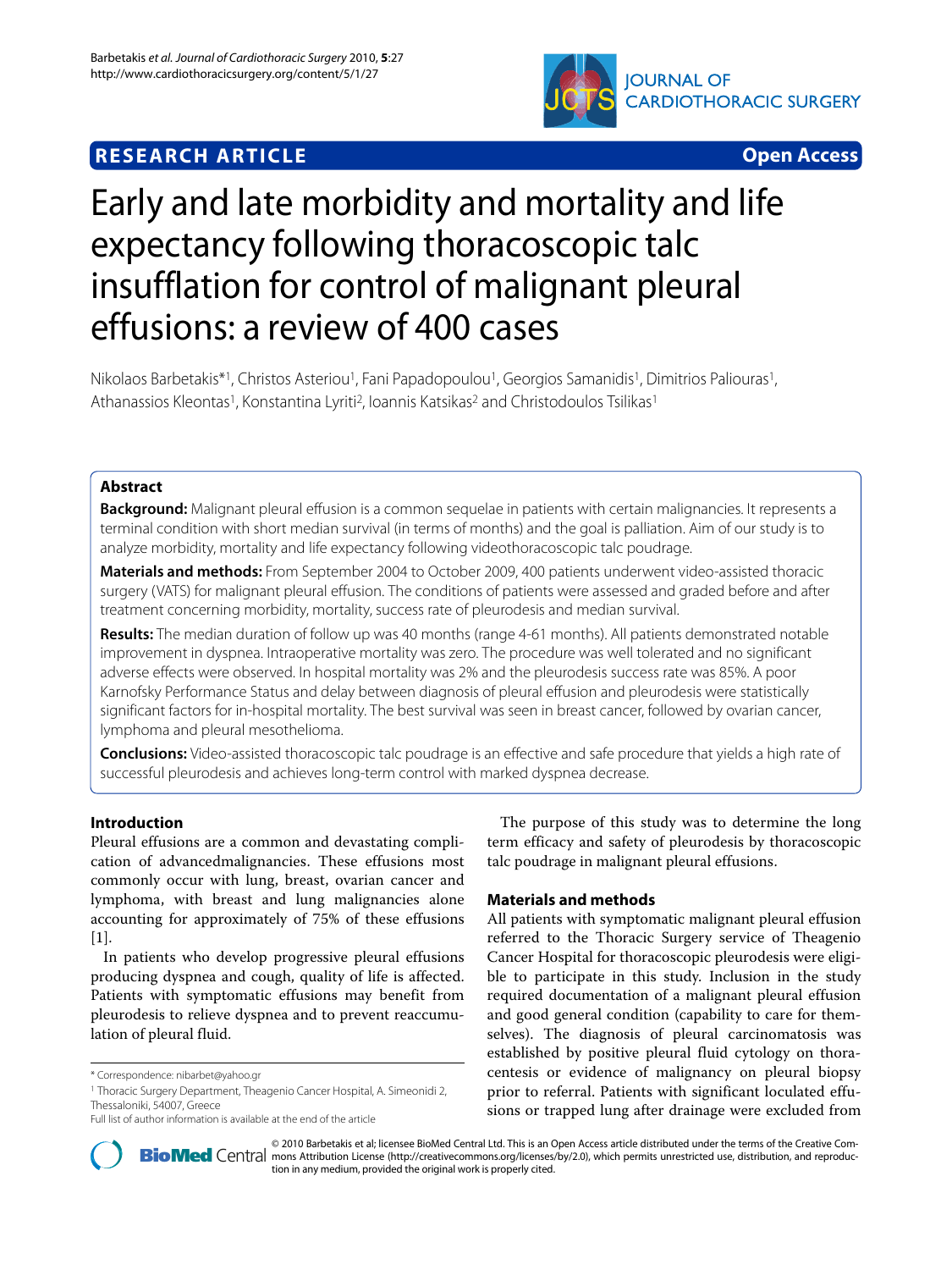the study. All patients underwent preoperative bronchoscopy to exclude endobronchial obstruction and chest computed tomography scan.

Thoracoscopy was performed under general anesthesia in all patients. A 10-mm camera port and one or two instrumentation ports were inserted. We used a zero grade optical camera to assess the pleura and the lung surface. The pleural effusion was carefully aspirated and fibrinous adhesions were divided with diathermy. At least four different biopsy specimens were obtained from abnormal areas and a frozen section was performed. The degree of lung expansion was ascertained with sustained positive pressure ventilation (20-30 cm H2O). Pleurodesis was performed by thoracoscopic insufflation of sterile asbestos-free talc powder (6 gr) in all patients regardless the extent of disease. At the end of the procedure one chest tube was left in situ. The drain was removed when the volume collected remained under 200 ml for two consecutive days.

Morbidity included all complications occurring during hospitalization only. In-hospital mortality included both those patients who died within first 30 days and those who died later but during the same hospitalization. Three-month mortality included those patients who died within 90 days after surgery. Follow up was obtained by periodical clinical examination combined with chest radiography and/or thoracic ultrasound. The failure of pleurodesis was defined by a need for repeat thoracentesis or tube thoracostomy to drain a recurrent pleural effusion during the 3 months after pleurodesis.

Univariate analysis was used for continuous variables associated with In-Hospital mortality and 3-Month Mortality. Data are mean ± standard deviation. Differences were considered significant with p values of  $p < 0.05$ .

The study was approved by the Investigational Review Board at Theagenio Cancer Hospital and informed consent was obtained from all eligible patients.

#### **Results**

From September 2004 to October 2009, 400 patients underwent video-assisted thoracic surgery (VATS) for recurrent malignant pleural effusion. The characteristics of patients and the underlying malignant disease are shown in Tables [1](#page-1-0) and 2 respectively.

The average duration of VATS talc pleurodesis combined with pleural or lung biopsies was 26 minutes  $(\pm 6)$ min). The conversion rate to thoracotomy was 0%. No operative deaths and no intraoperative major complications were occurred. Three hundred and ninety three patients were weaned from mechanical ventilation in the operating theatre. Seven patients were transferred intubated to the intensive care unit.

Postoperative complications occurred in 66 patients and are shown in Table [3](#page-3-0). Our rates were rather low, with

<span id="page-1-0"></span>

| Table 1: Characteristics of the study population (n: 400). |  |
|------------------------------------------------------------|--|

| <b>CHARACTERISTICS</b> | Median (range) |
|------------------------|----------------|
| Age (y)                | 63.2 (21-78)   |
| Sex (male/female)      | 261/139        |
| Weight $loss > 5$ kg   | 84 pts         |
| Karnofsky Status       | 50 (10-90)     |

the only exception of transient air leak (9%). This complication could be attributed not only to lung or visceral pleura biopsies but also to the rupture of necrotic tumor nodules at the moment of lung reexpansion. Persistent air leak was managed successfully through a carefully applied progressive suction for usually 48 hours with an exception of one case. Under no circumstances was talcinduced ARDS observed.

The average duration of chest drainage was 6 days (range: 2 - 10). The average duration of postoperative hospitalization was 7 days (range: 4 - 9) for the patients without postoperative complications versus 16 days (range: 7 - 40) for the patients with postoperative complications.

Eight patient deaths (8/400, 2%) occurred during hospitalization. The cause of death was pneumonia in 3 patients, pulmonary embolism in 2 patients, myocardial infarction in 2 patients and septic shock in 1 patient. The death rate within 3 months after pleurodesis was 15/400 (3.7%). Factors adversely affecting in hospital mortality and 3-month mortality included age, Karnofsky Performance Status and delay between diagnosis of pleural effusion and pleurodesis. The last two factors were found to be statistically significant (Table [4](#page-3-1)).

The median duration of follow up was 40 months (range 4-61 months). The post-pleurodesis average survival according to primary malignancy is shown in Table 5. The best survival was seen in breast cancer, followed by ovarian cancer, lymphoma and pleural mesothelioma.

Three hundred and forty patients (340/400 - 85%) had a lasting pleural symphysis until death or the date of last follow up. The exact relation between primary malignancy and success rate is indicated in Table 6.

#### **Discussion**

Malignant pleural effusions are one of the leading causes of recurrent pleural effusions worldwide, with an estimated annual incidence of 150.000 cases in the United States [[2\]](#page-5-1). Dyspnea that arises from pleural effusion impacts considerably the quality of life. Thoracentesis is an essential first step but may only provide temporary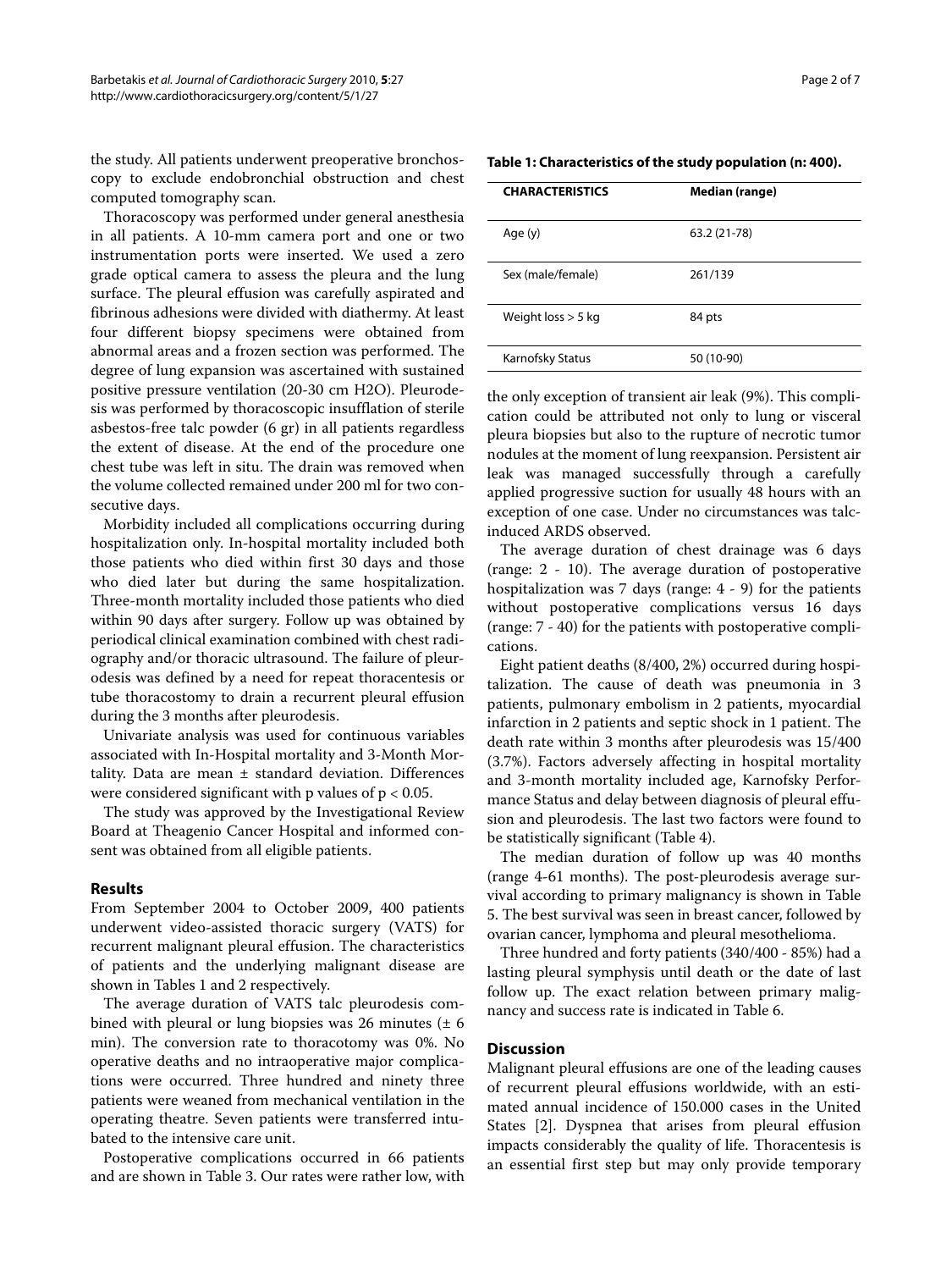#### **Table 2: Pathology of 400 malignant pleural effusions.**

|                            | <b>PATIENTS</b> |                |  |
|----------------------------|-----------------|----------------|--|
| <b>MALIGNANCY</b>          | <b>No</b>       | $\%$           |  |
| Non small cell lung cancer | 166             | 41.5           |  |
| <b>Breast cancer</b>       | 97              | 24.2           |  |
| Ovarian cancer             | 24              | 6              |  |
| Uterine cancer             | 16              | $\overline{4}$ |  |
| Colon cancer               | 16              | $\overline{4}$ |  |
| Sarcoma                    | 14              | 3.5            |  |
| Gastric cancer             | 13              | 3.2            |  |
| Lymphoma                   | 13              | 3.2            |  |
| Small cell lung cancer     | $10\,$          | $2.5\,$        |  |
| Pleural mesothelioma       | $10$            | 2.5            |  |
| Melanoma                   | $\overline{7}$  | 1.7            |  |
| Oesophageal cancer         | $\overline{4}$  | $\mathbf{1}$   |  |
| Testicular cancer          | $\overline{4}$  | $\mathbf{1}$   |  |
| Hepatocellular cancer      | 3               | 0.7            |  |
| Parotid gland cancer       | $\overline{2}$  | $0.5\,$        |  |
| Gallbladder cancer         | $\mathbf{1}$    | 0.2            |  |

relief and can be associated either with the recurrence of pleural effusion (90% of patients will develop recurrence of effusion within 30 days) or to iatrogenic pneumothorax, pleural fluid loculation or contamination with subsequent empyema [[3\]](#page-5-2). Simple chest tube drainage is also associated with recurrence of pleural effusion (80% of patients within 30 days after removal of the tube) [\[4](#page-5-3)]. Chest tube drainage and chemical pleurodesis is the gold standard of care for malignant pleural effusions. Tetracycline the agent used most commonly in the past, is no longer commercially available. Many other chemotherapeutic agents such as doxorubicin, cisplatin and cytarabine combination, etoposide, fluorouracil, mitomycin, mitoxantrone have been used for sclerotherapy. In addition radioactive isotopes, corynebacterium parvum, interferon and recombinant interleukin-2 have been instilled in the pleural space for treatment of malignant pleural effusions. Response rate has been variable and less than optimal [[5](#page-6-0)].

Silver nitrate 0.5% has proved to be an efficient alternative to tetracycline derivatives and talc for inducing pleurodesis in experimental studies. Its efficacy has also been proved in clinical studies. In patients with malignant pleural effusions who received 0.5% silver nitrate or 5 g of talc "slurry," silver nitrate was more effective in inducing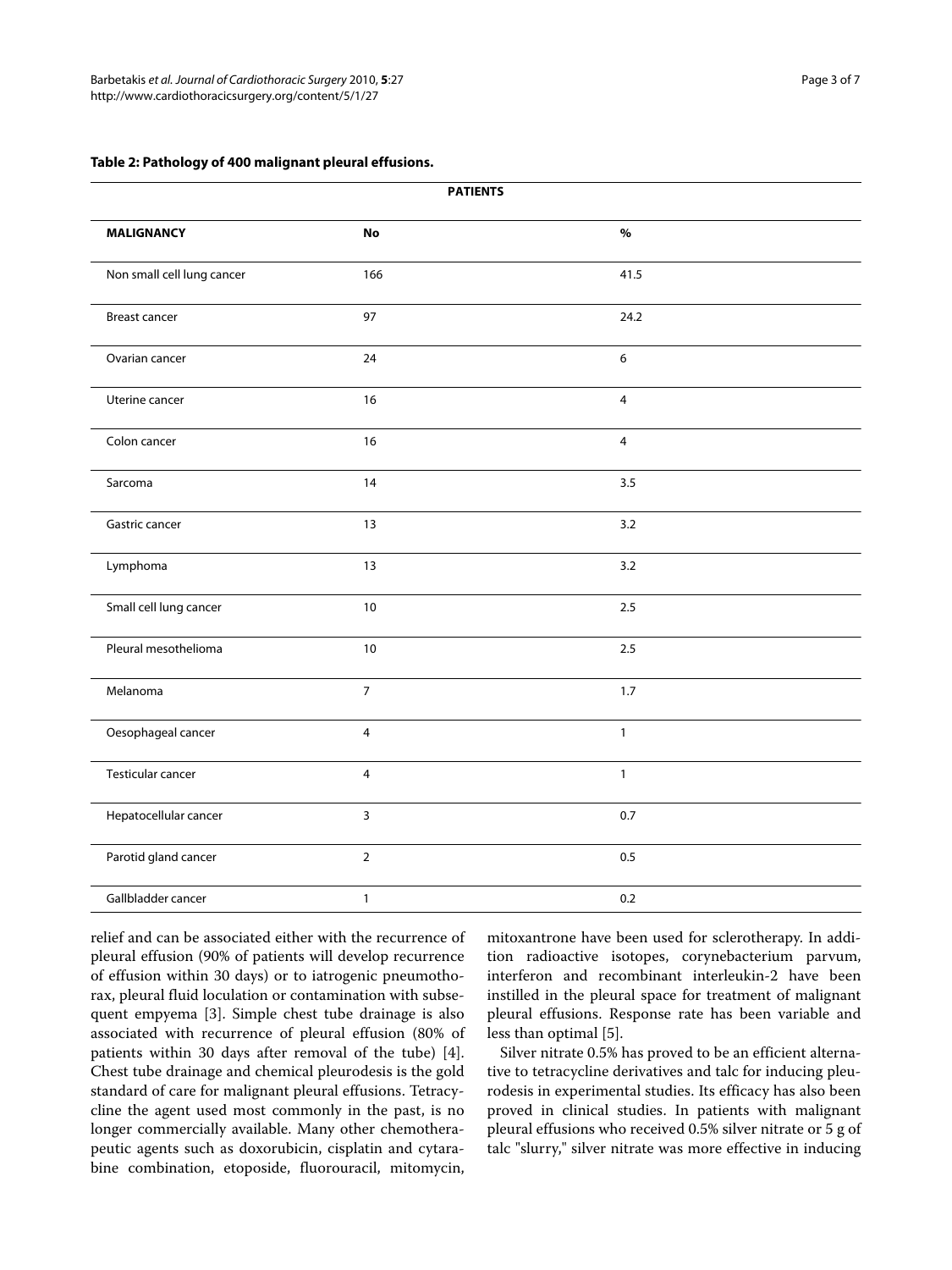| <b>COMPLICATIONS</b>          | N              | (%)   |
|-------------------------------|----------------|-------|
| Prolonged air leak            | 36             | (9)   |
| Persistent pain               | 31             | (7.7) |
| Subcutaneous emphysema        | 30             | (7.5) |
| Acute respiratory failure     | $\overline{7}$ | (1.7) |
| Bleeding                      | 4              | (1)   |
| Lung laceration               | $\overline{4}$ | (1)   |
| Wound infection               | 4              | (1)   |
| Persistent pleural space      | 3              | (0.7) |
| Tumor recurrence at port site | $\overline{3}$ | (0.7) |
| Myocardial infarction         | $\overline{3}$ | (0.7) |
| Empyema thoracis              | $\overline{2}$ | (0.5) |
| Pulmonary embolism            | $\overline{2}$ | (0.5) |
| Reexpansion pulmonary edema   | 1              | (0.2) |

### <span id="page-3-0"></span>**Table 3: Complications in 400 patients with malignant pleural effusion and thoracoscopic talc poudrage performed.**

pleurodesis after a 1-month evaluation (95.6% vs 87.5%) and had no significant adverse systemic effects [[6\]](#page-6-1).

ment of these effusions have increased its popularity as an alternative to conventional modalities [\[7](#page-6-2)].

Over the last decade, indwelling pleural catheter drainage has established itself as a less expensive, minimally invasive, and palliative modality for the management of malignant pleural effusions. Dozens of recent publications on its utility and efficacy for the long-term manage-

Talc  $([Mg_3Si_4]O_{10} [OH]_2)$  is a trilayered magnesium sheet silicate. Preparations historically have had some minimal associated impurities, most notably asbestos. Talc can be used during thoracoscopy or thoracotomy, or as a slurry via thoracostomy. Chambers using talc slurry

<span id="page-3-1"></span>

| Table 4: Continuous variables associated with In-Hospital mortality and 3-Month Mortality in Univariate Analysis. |  |  |
|-------------------------------------------------------------------------------------------------------------------|--|--|
|-------------------------------------------------------------------------------------------------------------------|--|--|

| No (n:392)<br><b>VARIABLE</b>                        |                  | In hospital mortality | 3-month mortality |              |
|------------------------------------------------------|------------------|-----------------------|-------------------|--------------|
|                                                      | <b>Yes (n:8)</b> | No (n:385)            | <b>Yes (n:15)</b> |              |
| Age (years)                                          | $61 \pm 16$      | $69 \pm 14$           | $60 \pm 14$       | $71 \pm 13$  |
| K.P.S.                                               | $74 \pm 14$      | $60 \pm 18*$          | $76 \pm 18$       | $60 \pm 16*$ |
| Delay between<br>diagnosis and<br>pleurodesis (days) | $40 \pm 16$      | $66 \pm 36*$          | $45 \pm 16$       | $78 \pm 60*$ |

Data are mean ± standard deviation

 $*$  p < 0.05.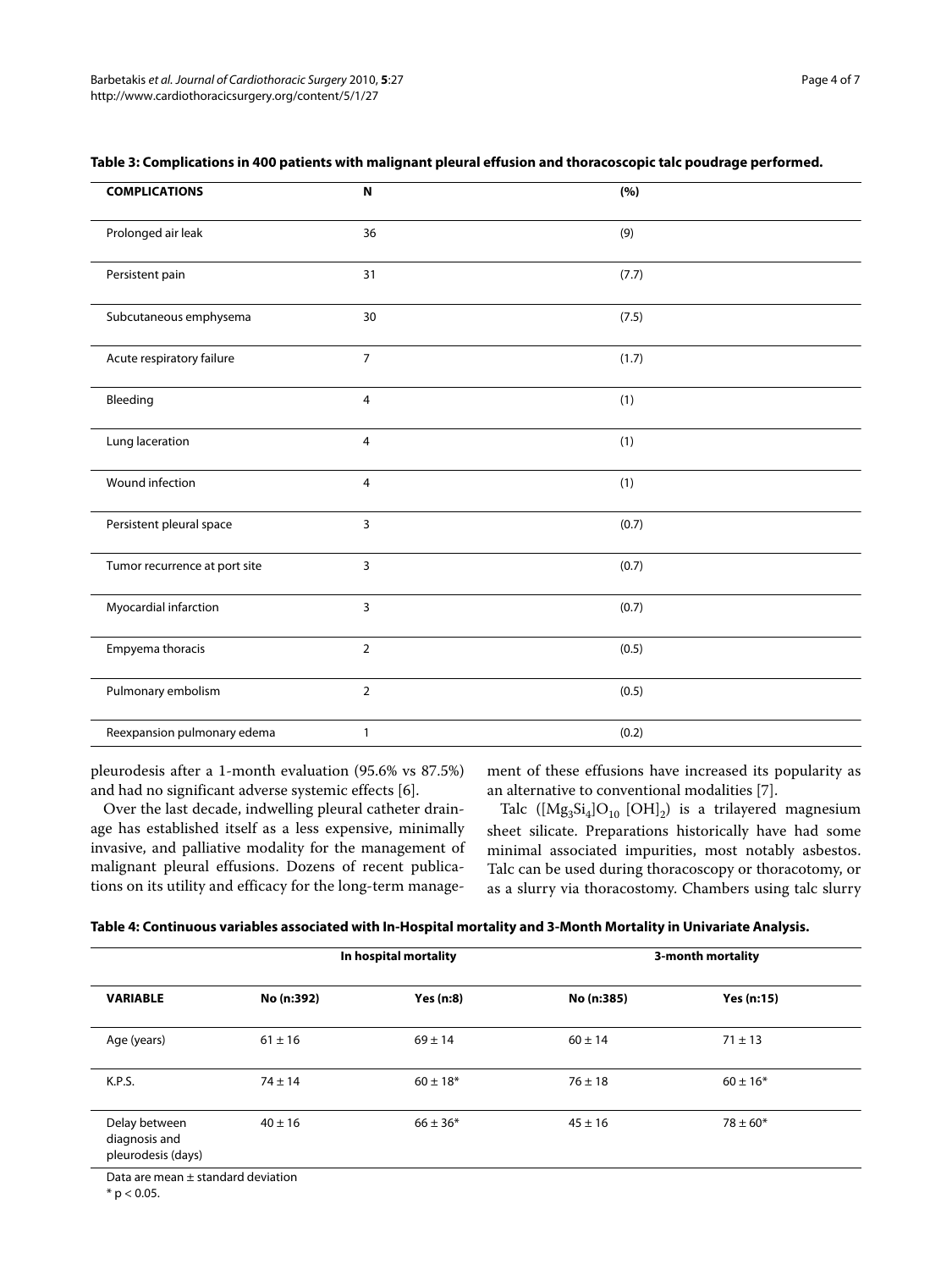# **Table 5: Average survival following pleurodesis according to primary malignancy.**

|                            | <b>PATIENTS</b>                  |
|----------------------------|----------------------------------|
| <b>MALIGNANCY</b>          | <b>Average survival (months)</b> |
| <b>Breast cancer</b>       | 13.6                             |
| Ovarian cancer             | 13.1                             |
| Lymphoma                   | 10.2                             |
| Pleural mesothelioma       | 9.6                              |
| Colon cancer               | 8.4                              |
| Melanoma                   | 7.8                              |
| Parotid gland cancer       | 7.0                              |
| Non small cell lung cancer | 6.7                              |
| Small cell lung cancer     | 6.6                              |
| Uterine cancer             | 6.4                              |
| Sarcoma                    | 6.4                              |
| Testicular cancer          | 6.0                              |
| Gastric cancer             | 4.9                              |
| Oesophageal cancer         | 4.0                              |
| Hepatocellular cancer      | 3.4                              |
| Gallbladder cancer         | 3.0                              |

in 1958, was the first to utilize talc for the treatment of malignant pleural effusions [\[8](#page-6-3)].

Video-assisted thoracoscopy with talc poudrage has replaced conventional instillation of talc slurry through tube thoracostomy as the painless procedure of choice to achieve pleurodesis. It also offers the advantage of complete evacuation of the pleural cavity and visualization of the pleural surface allowing multiple biopsies to be performed with very high accuracy. Futhermore, adhesions may be broken up with confirmation of complete lung reexpansion. This method also permits the distribution of talc in a uniform manner, even in the most inaccessible

areas with acceptable morbidity as shown in our study. On the other hand, other investigators advocate that talc slurry instillation is the procedure of choice for patients with symptomatic malignant pleural effusions without trapped lungs due to cost-effectiveness [\[9](#page-6-4)]. In our institution, chemical pleurodesis by instillation of asbestos-free talc is strongly recommended in patients with poor Karnofsky Performance Status with an expected median survival of less than 3 months.

In our series in-hospital mortality was 2%, approximately the same with other series [[10,](#page-6-5)[11\]](#page-6-6). The mortality rate within 3 months was 3.7%, with Karnofsky Performance Status and delay between diagnosis of pleural effusion and pleurodesis to play a statistically significant role. According to the international literature there is a credible possibility that aggressive diseases are responsible for a rapid and plentiful recurrence of pleural effusion and limited life expectancy. Sahn and Good showed that this type of pleural effusion correlated with a pH of 7.28 or less or with a lower glucose concentration [[12](#page-6-7)]. Rodriguez-Panadero and Lopez-Mejias also suggested that the extent of pleural lesions detected during thoracoscopy was closely related to both glucose and hydrogen ion concentrations in pleural fluid and that duration of survival was inversely related to the extent of carcinomatous involvement of the pleura [[13\]](#page-6-8). These pleural fluid characteristics were not examined in our study.

The failure rate of videothoracoscopic talc pleurodesis was 15% and is higher compared to other series reported, with a range of failure rate from 0% to 7% [\[11](#page-6-6)[,14](#page-6-9),[15](#page-6-10)]. The possible explanation is that it is difficult to compare our data with other series; the characteristics of our patients are different as well as the primary malignancies.

There are however, potential limitations to our study. The retrospective study design could have introduced systemic bias, including patients who were unavailable for follow up. This problem was eliminated by using data that were derived from a 90- and 180-day period with complete outcome information for statistical analysis. Furthermore the quality of life was not documented in the months following the procedure. Successful pleurodesis is linked to marked improvement in dyspnea. However the patient benefit regarding quality of life still remains to be elucidated.

#### **Conclusions**

In conclusion videothoracoscopic talc poudrage represents a safe and reliable method to obtain pleurodesis in patients with malignant recurrent pleural effusion nonresponding to corticosteroid therapy and or to chemotherapy. The long-term results show a high successful rate. A more effective pleurodesis is likely, if videothoracoscopic talc poudrage is performed early after the diagnosis and the lung is free to reexpand.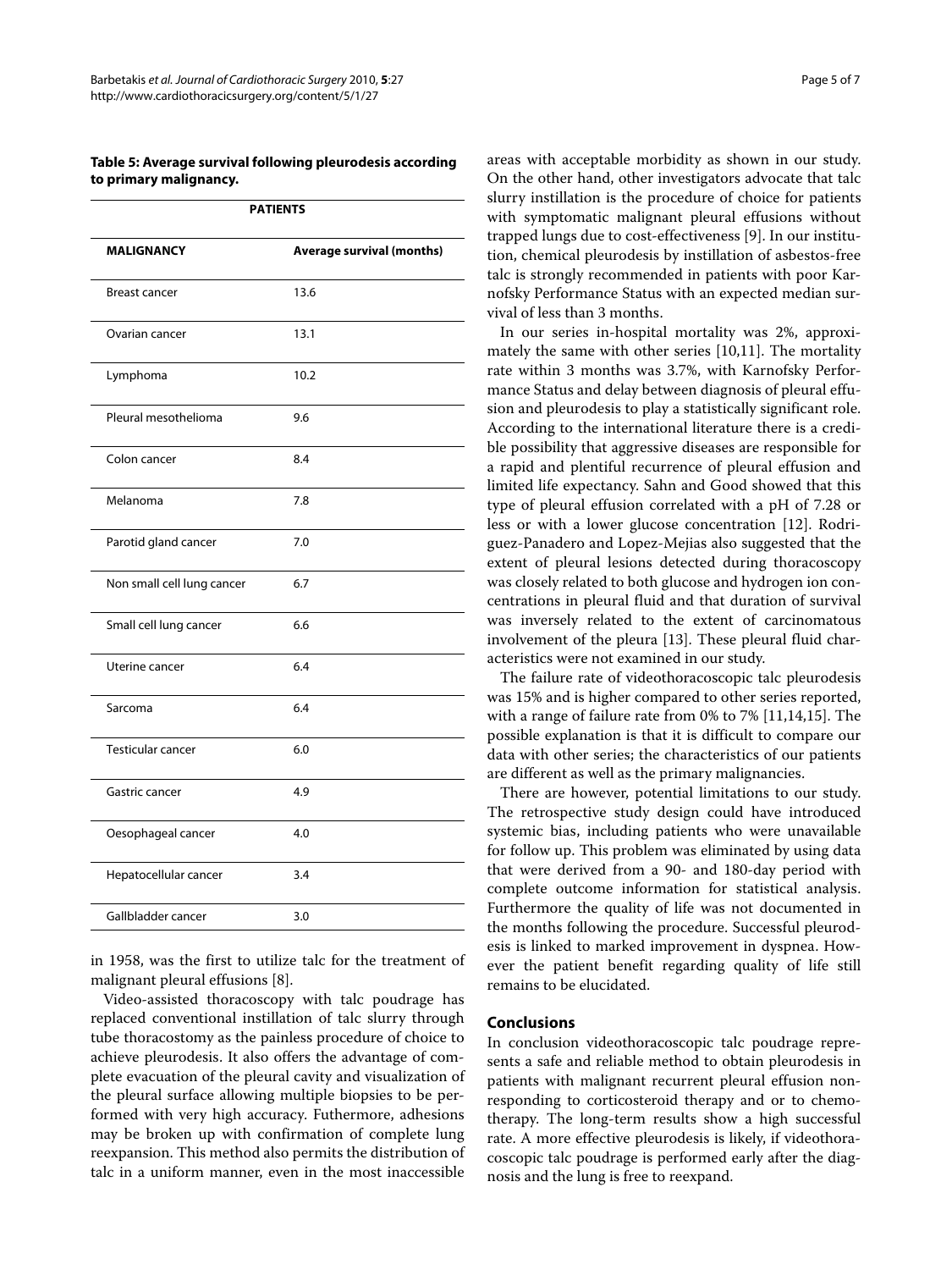| <b>PAILENIS</b>               |                                             |         |                                             |          |
|-------------------------------|---------------------------------------------|---------|---------------------------------------------|----------|
| <b>MALIGNANCY</b>             | Success Rate after 3 months (340/400) [85%] |         | Success Rate after 6 months (328/400) [82%] |          |
| Non small cell lung<br>cancer | 136/166                                     | [81.9]  | 130/166                                     | [78.3]   |
| <b>Breast cancer</b>          | 94/97                                       | [96.9]  | 91/97                                       | [93.8]   |
| Ovarian cancer                | 22/24                                       | [91.6]  | 22/24                                       | [91.6]   |
| Uterine cancer                | 13/16                                       | [81.2]  | 12/16                                       | [75.0]   |
| Colon cancer                  | 13/16                                       | [81.2]  | 12/16                                       | [75.0]   |
| Sarcoma                       | 11/14                                       | [78.5]  | 10/14                                       | [71.4]   |
| Gastric cancer                | 10/13                                       | [76.9]  | 10/13                                       | [76.9]   |
| Lymphoma                      | 11/13                                       | [84.6]  | 11/13                                       | [84.6]   |
| Small cell lung cancer        | 8/10                                        | [80.0]  | 8/10                                        | [80.0]   |
| Pleural mesothelioma          | 8/10                                        | [80.0]  | 8/10                                        | [80.0]   |
| Melanoma                      | 5/7                                         | [71.4]  | 5/7                                         | [71.4]   |
| Oesophageal cancer            | 2/4                                         | [50.0]  | 2/4                                         | [50.0]   |
| Testicular cancer             | 3/4                                         | [75.0]  | 3/4                                         | $[75.0]$ |
| Hepatocellular cancer         | 2/3                                         | [66.6]  | 2/3                                         | [66.6]   |
| Parotid gland cancer          | 1/2                                         | [50.0]  | 1/2                                         | [50.0]   |
| Gallbladder cancer            | 1/1                                         | [100.0] | Death with no recurrence                    |          |

**PATIENTS**

# **Table 6: Success rate, 3 and 6 months following thoracoscopic talc pleurodesis.**

#### **Competing interests**

The authors declare that they have no competing interests.

#### **Authors' contributions**

NB conceived of the study and participated in its design and coordination. CA participated in the design of the study and performed the statistical analysis. FP, GS, DP, AK, KL and IK took part in the care of the patients and contributed equally in carrying out the medical literature. CT had the supervision of this report. All authors approved the final manuscript.

#### **Author Details**

1Thoracic Surgery Department, Theagenio Cancer Hospital, A. Simeonidi 2, Thessaloniki, 54007, Greece and 2Thoracic Anesthesia Department, Theagenio Cancer Hospital, A. Simeonidi 2, Thessaloniki, 54007, Greece

#### Received: 19 December 2009 Accepted: 19 April 2010 Published: 19 April 2010

# **References**

- <span id="page-5-0"></span>1. Lynch TJ: Management of pleural effusions**.** Chest 1993, 103:385-389.
- <span id="page-5-1"></span>2. American Thoracic Society: Management of malignant pleural effusions**.** Am J Respir Crit Care Med 2000, 162:1987-2001.
- <span id="page-5-2"></span>3. Cardillo G, Facciolo F, Carbone L, Regal M, Corzani F, Ricci A, Di Martino M, Martelli M: Long-term follow up of video-assisted talc pleurodesis in malignant recurrent pleural effusions**.** Eur J Cardiothorac Surg 2002, 21:302-306.
- <span id="page-5-3"></span>4. Parulekar W, Di Primio G, Matzinger F, Dennie C, Bociek G: Use of smallbore versus large-bore chest tubes for treatment of malignant pleural effusions**.** Chest 2001, 120:19-25.